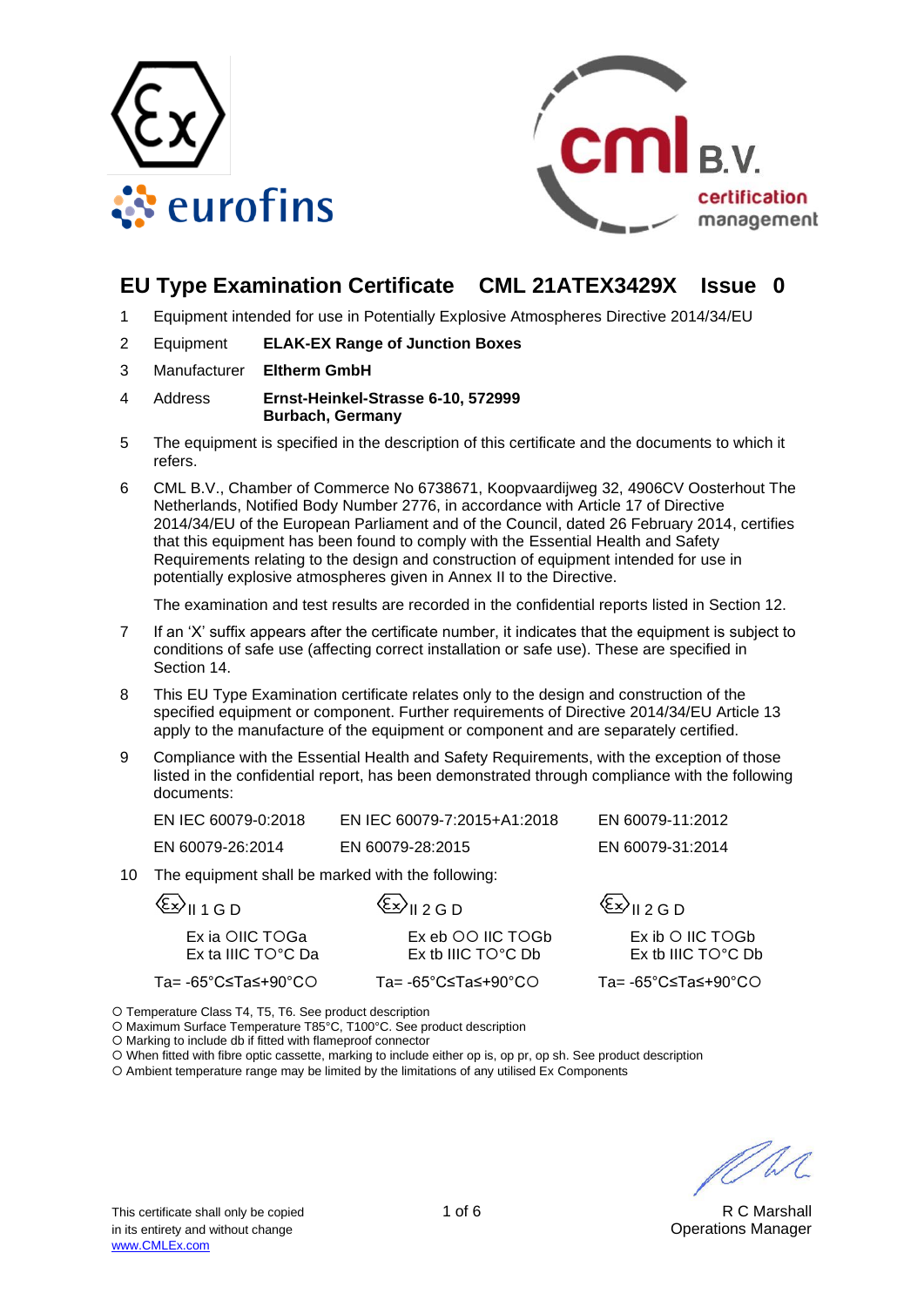



## **11 Description**

The ELAK-Ex range of junction boxes are electrical or optical terminal boxes, utilising the Ex-Component certified glass reinforced polyester (GRP) enclosures covered by certificate number CML20ATEX3008U.

The junction boxes may be provided with cable entry holes. The holes may be located either through the side walls or the rear of the enclosure base. The holes may be provided with a metric parallel thread, or without thread (clearance hole). Suitably certified blanking plugs, reducers and adapters and breather drains may be fitted provided into the enclosure via threaded holes, provided they meet the minimum IP requirements marked on the enclosure.

Through the wall of the enclosure may be provided an internal or external or internal and external threaded earth stud of a minimum size of M6.

The ELAK-Ex range of junction boxes are fitted with an arrangement of suitably certified terminals.

| <b>ELAK-Ex</b> | <b>Enclosure Type</b> | <b>Width</b> | <b>Height</b> | <b>Depth</b> |
|----------------|-----------------------|--------------|---------------|--------------|
|                |                       | (mm)         | (mm)          | (mm)         |
| 1              | B                     | 80           | 75            | 55           |
| $\overline{2}$ | B                     | 110          | 75            | 55           |
| 3              | B                     | 160          | 75            | 55           |
| 4              | B                     | 190          | 75            | 55           |
| 4.5            | B                     | 190          | 75            | 75           |
| 5              | A                     | 230          | 75            | 55           |
| 6              | B                     | 122          | 120           | 90           |
| $\overline{7}$ | B                     | 220          | 120           | 90           |
| 8              | B                     | 160          | 160           | 90           |
| 9              | B                     | 260          | 160           | 90           |
| 10             | B                     | 360          | 160           | 90           |
| 11             | A                     | 560          | 160           | 90           |
| 12             | B                     | 255          | 250           | 120          |
| 12.5           | B                     | 205          | 200           | 120          |
| 13             | B                     | 400          | 250           | 120          |
| 13.5           | B                     | 400          | 250           | 160          |
| 14             | Α                     | 600          | 250           | 120          |
| 15             | B                     | 400          | 405           | 120          |
| 15.5           | B                     | 400          | 405           | 201          |

The ELAK-Ex range of enclosures are available in the following sizes:

**Table 1: ELAK-Ex Enclosure Sizes**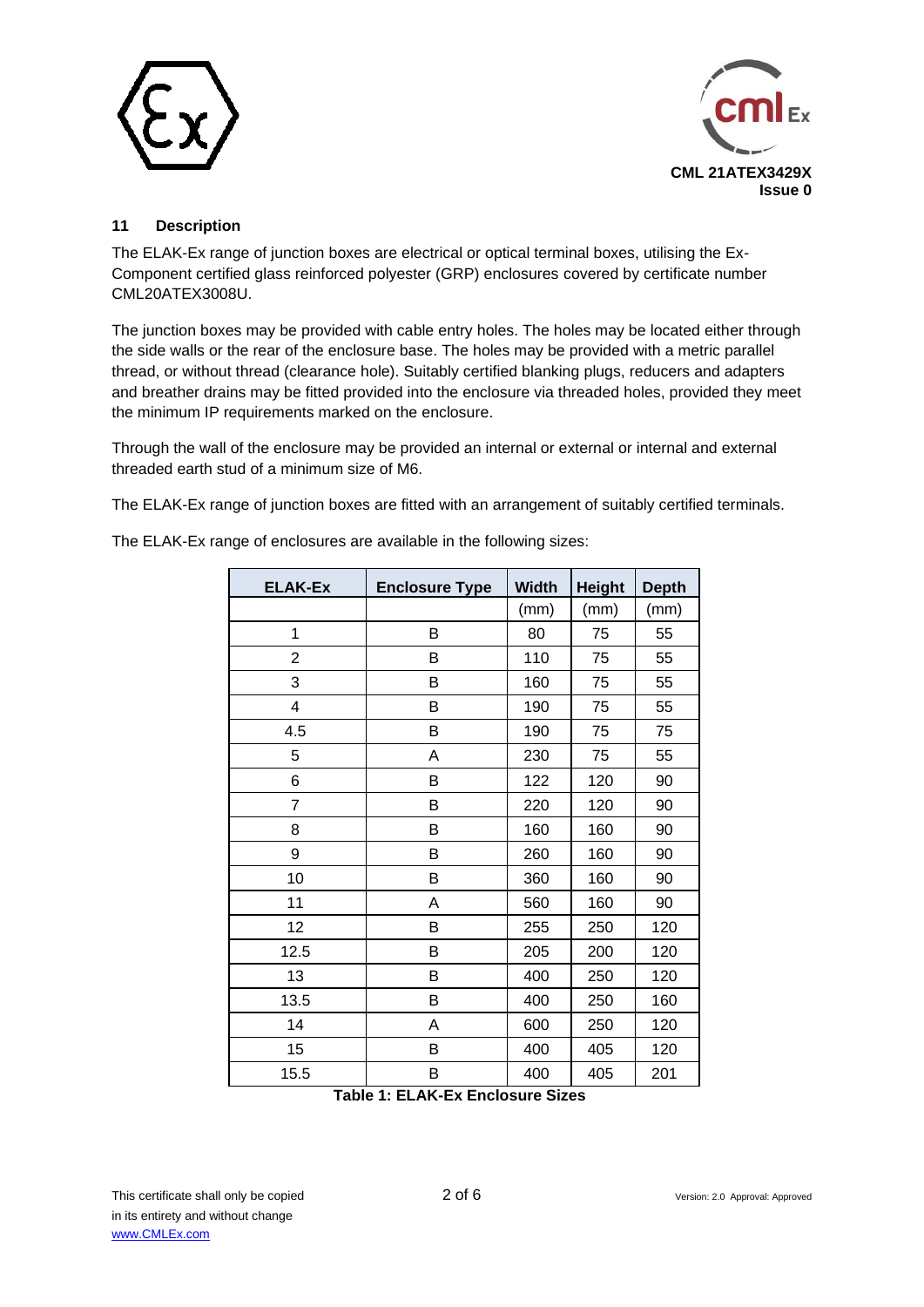



Before the junction box is installed, its total dissipated power for the particular application will be calculated in accordance with IEC 60079-7 Ed 5:2015/ EN 60079-7:2015, Annex E, E.2 and will not exceed the values given in the tables below (junction boxes of size not specified in the tables may be manufactured subject to the maximum dissipated power being based on a smaller enclosure):

| EPL Ga Gb Db                                                                                       |                               |                    |                    |                    |                                                                           |               |
|----------------------------------------------------------------------------------------------------|-------------------------------|--------------------|--------------------|--------------------|---------------------------------------------------------------------------|---------------|
| ELAK-Ex                                                                                            | Maximum Power Dissipation (W) |                    |                    |                    |                                                                           |               |
| ref.                                                                                               |                               |                    |                    |                    | (*) T6/T85°C   (*) T6/T85°C   (*) T6/T85°C   (*) T6/T85°C   (*) T5/T100°C | (*) T4/T100°C |
|                                                                                                    | Ta +40°C                      | Ta $+55^{\circ}$ C | Ta $+60^{\circ}$ C | Ta $+65^{\circ}$ C | Ta $+55^{\circ}$ C                                                        | Ta +90°C      |
|                                                                                                    | (max)                         | (max)              | (max)              | (max)              | (max)                                                                     | (max)         |
| $\mathbf{1}$                                                                                       | 8.390                         | 2.23               | 1.73               | 1.45               | 8.390                                                                     | 8.390         |
| $\overline{\mathbf{c}}$                                                                            | 8.551                         | 2.00               | 1.70               | 1.45               | 8.551                                                                     | 8.551         |
| 3                                                                                                  | 8.833                         | 2.00               | 1.70               | 1.45               | 8.833                                                                     | 8.833         |
| 4                                                                                                  | 9.012                         | 2.07               | 1.80               | 1.29               | 9.012                                                                     | 9.012         |
| 4.5                                                                                                | 9.012                         | 2.07               | 1.80               | 1.29               | 9.012                                                                     | 9.012         |
| 5                                                                                                  | 9.260                         | 2.00               | 1.70               | 1.10               | 9.260                                                                     | 9.260         |
| $\overline{6}$                                                                                     | 9.378                         | 2.00               | 1.70               | 1.45               | 9.378                                                                     | 9.378         |
| $\overline{7}$                                                                                     | 10.500                        | 2.30               | 1.70               | 1.10               | 10.500                                                                    | 10.500        |
| 8                                                                                                  | 10.348                        | 2.00               | 1.70               | 1.10               | 10.348                                                                    | 10.348        |
| 9                                                                                                  | 11.933                        | 2.30               | 1.70               | 1.10               | 11.933                                                                    | 11.933        |
| 10                                                                                                 | 13.793                        | 4.50               | 3.29               | 2.10               | 13.793                                                                    | 13.793        |
| 11                                                                                                 | 18.338                        | 6.68               | 5.20               | 4.00               | 18.338                                                                    | 18.338        |
| 12                                                                                                 | 15.474                        | 2.30               | 1.70               | 1.10               | 15.474                                                                    | 15.474        |
| 12.5                                                                                               | 15.474                        | 2.30               | 1.70               | 1.10               | 15.474                                                                    | 15.474        |
| 13                                                                                                 | 20.867                        | 5.20               | 4.00               | 3.00               | 20.867                                                                    | 20.867        |
| 13.5                                                                                               | 20.867                        | 5.20               | 4.00               | 3.00               | 20.867                                                                    | 20.867        |
| 14                                                                                                 | 30.384                        | 7.97               | 6.59               | 4.79               | 30.384                                                                    | 30.384        |
| 15                                                                                                 | 31.350                        | 8.26               | 6.00               | 4.40               | 31.350                                                                    | 31.350        |
| 15.5                                                                                               | 31.350                        | 8.26               | 6.00               | 4.40               | 31.350                                                                    | 31.350        |
| Notes: The table above relate to the limiting temperature of the terminal insulation, refer to the |                               |                    |                    |                    |                                                                           |               |

'Conditions of Manufacture'.

**Table 2: ELAK-Ex Range of Junction Boxes – Maximum Power Dissipation for EPL Ga Gb Db**

| EPL Da         |          |                               |                    |                    |                    |                    |
|----------------|----------|-------------------------------|--------------------|--------------------|--------------------|--------------------|
| ELAK-Ex        |          | Maximum Power Dissipation (W) |                    |                    |                    |                    |
| ref.           | T85°C    | $T85^{\circ}$ C               | $T85^{\circ}$ C    | $T85^{\circ}$ C    | $T100^{\circ}$ C   | T100°C             |
|                | Ta +40°C | Ta $+55^{\circ}$ C            | Ta $+60^{\circ}$ C | Ta $+65^{\circ}$ C | Ta $+55^{\circ}$ C | Ta $+90^{\circ}$ C |
|                | (max)    | (max)                         | (max)              | (max)              | (max)              | (max)              |
|                | 4.195    | 1.115                         | 0.865              | 0.725              | 4.195              | 4.195              |
| $\overline{2}$ | 4.2755   |                               | 0.85               | 0.725              | 4.2755             | 4.2755             |
| 3              | 4.4165   |                               | 0.85               | 0.725              | 4.4165             | 4.4165             |
| 4              | 4.506    | 1.035                         | 0.9                | 0.645              | 4.506              | 4.506              |
| 4.5            | 4.506    | 1.035                         | 0.9                | 0.645              | 4.506              | 4.506              |
| 5              | 4.63     |                               | 0.85               | 0.55               | 4.63               | 4.63               |
| 6              | 4.689    |                               | 0.85               | 0.725              | 4.689              | 4.689              |
| 7              | 5.25     | 1.15                          | 0.85               | 0.55               | 5.25               | 5.25               |
| 8              | 5.174    |                               | 0.85               | 0.55               | 5.174              | 5.174              |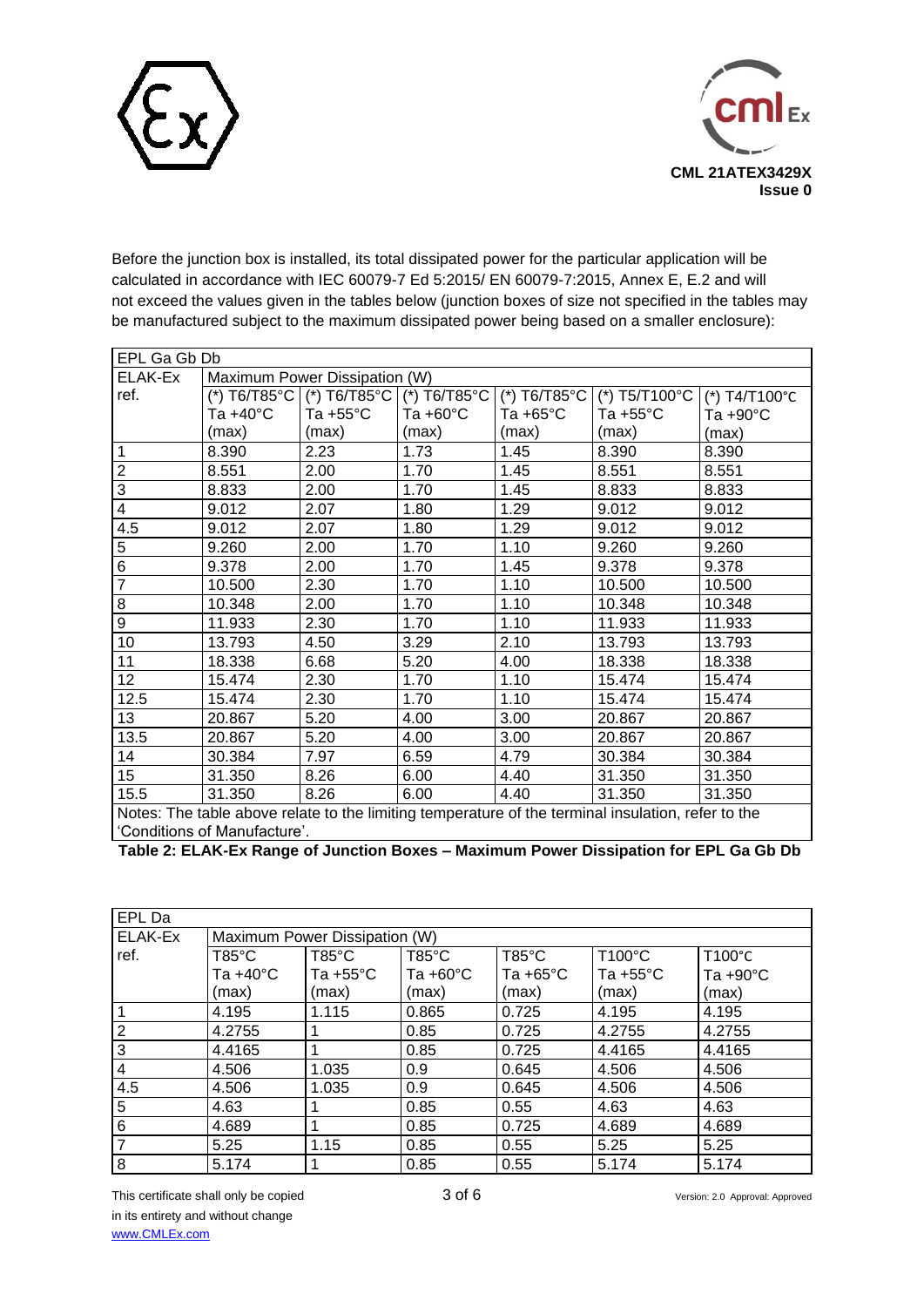



| 9                                                                                                  | 5.9665  | 1.15  | 0.85  | 0.55  | 5.9665  | 5.9665  |
|----------------------------------------------------------------------------------------------------|---------|-------|-------|-------|---------|---------|
| 10                                                                                                 | 6.8965  | 2.25  | 1.645 | 1.05  | 6.8965  | 6.8965  |
| 11                                                                                                 | 9.169   | 3.34  | 2.6   | 2     | 9.169   | 9.169   |
| 12 <sub>2</sub>                                                                                    | 7.737   | 1.15  | 0.85  | 0.55  | 7.737   | 7.737   |
| 12.5                                                                                               | 7.737   | 1.15  | 0.85  | 0.55  | 7.737   | 7.737   |
| 13                                                                                                 | 10.4335 | 2.6   | 2     | 1.5   | 10.4335 | 10.4335 |
| 13.5                                                                                               | 10.4335 | 2.6   | 2     | 1.5   | 10.4335 | 10.4335 |
| 14                                                                                                 | 15.192  | 3.985 | 3.295 | 2.395 | 15.192  | 15.192  |
| 15                                                                                                 | 15.675  | 4.13  | 3     | 2.2   | 15.675  | 15.675  |
| 15.5                                                                                               | 15.675  | 4.13  | 3     | 2.2   | 15.675  | 15.675  |
| Notes: The table above relate to the limiting temperature of the terminal insulation, refer to the |         |       |       |       |         |         |

'Conditions of Manufacture'.

## **Table 3: ELAK-Ex Range of Junction Boxes – Maximum Power Dissipation for EPL Da**

Optional fibre optic jointing facilities may be fitted within the terminal compartment; these are installed on a non-metallic, splice tray either alone or alongside the existing terminals. The jointing facilities are intended for use with fibre optic equipment supplied from a power source that is certified as compliant with IEC / EN 60079-28:2015. For "op pr" or "op sh" applications, the ABTECH fibre optic cassette type FJC under certificate CML 17ATEX9035U/ IECEx CML 17.0020U are used.

| <b>Optical Power</b>                                                                                                               |                                                                                                                                                                                                                                                                      |  |  |
|------------------------------------------------------------------------------------------------------------------------------------|----------------------------------------------------------------------------------------------------------------------------------------------------------------------------------------------------------------------------------------------------------------------|--|--|
| 'op pr' applications                                                                                                               | 'op is' applications                                                                                                                                                                                                                                                 |  |  |
| T6/T85ºC at a maximum ambient of $\leq 60$ °C                                                                                      | T6/T85ºC at a maximum ambient of ≤ 65ºC or<br>T4/T100°C at a maximum ambient of $\leq 80$ °C                                                                                                                                                                         |  |  |
| When 'op pr' is used with or without terminals,<br>the splice case is limited to 100mW and a -40°C<br>to 60ºC ambient temperature. | When 'op is' is used with or without terminals.<br>Fibre optic source is limited for all T classes to a<br>maximum irradiance of 5 mW/mm <sup>2</sup> (surface area<br>not exceeding 400 mm <sup>2</sup> )<br>Signal power is limited to 15 mW @T6 and 35 mW<br>@T4. |  |  |
| Table 4: ELAK-Ex Range of Junction Boxes – Optical Power Limits for "op pr" and "op is"                                            |                                                                                                                                                                                                                                                                      |  |  |

**applications**

#### **12 Certificate history and evaluation reports**

| <b>Issue</b> | Date         | <b>Associated report</b> | <b>Notes</b>                      |
|--------------|--------------|--------------------------|-----------------------------------|
|              | 02 June 2021 | R14107A/00               | <b>Issue of Prime Certificate</b> |

Note: Drawings that describe the equipment or component are listed in the Annex.

### **13 Conditions of Manufacture**

The following are conditions of manufacture:

- i. Where the product incorporates certified parts or safety critical components the manufacturer shall ensure that any changes to those parts or components do not affect the compliance of the certified product that is the subject of this certificate.
- ii. When the manufacturer has equipped the junction boxes with wiring to the terminals, a routine electric strength test shall be carried out in accordance with EN IEC 60079- 7:2015+A1:2018 Clause 7.1**.**
- iii. All terminals will be installed in accordance with their certificate conditions and the relevant codes of practice/wiring regulations paying particular attention to the following:
	- − The maximum service temperature range.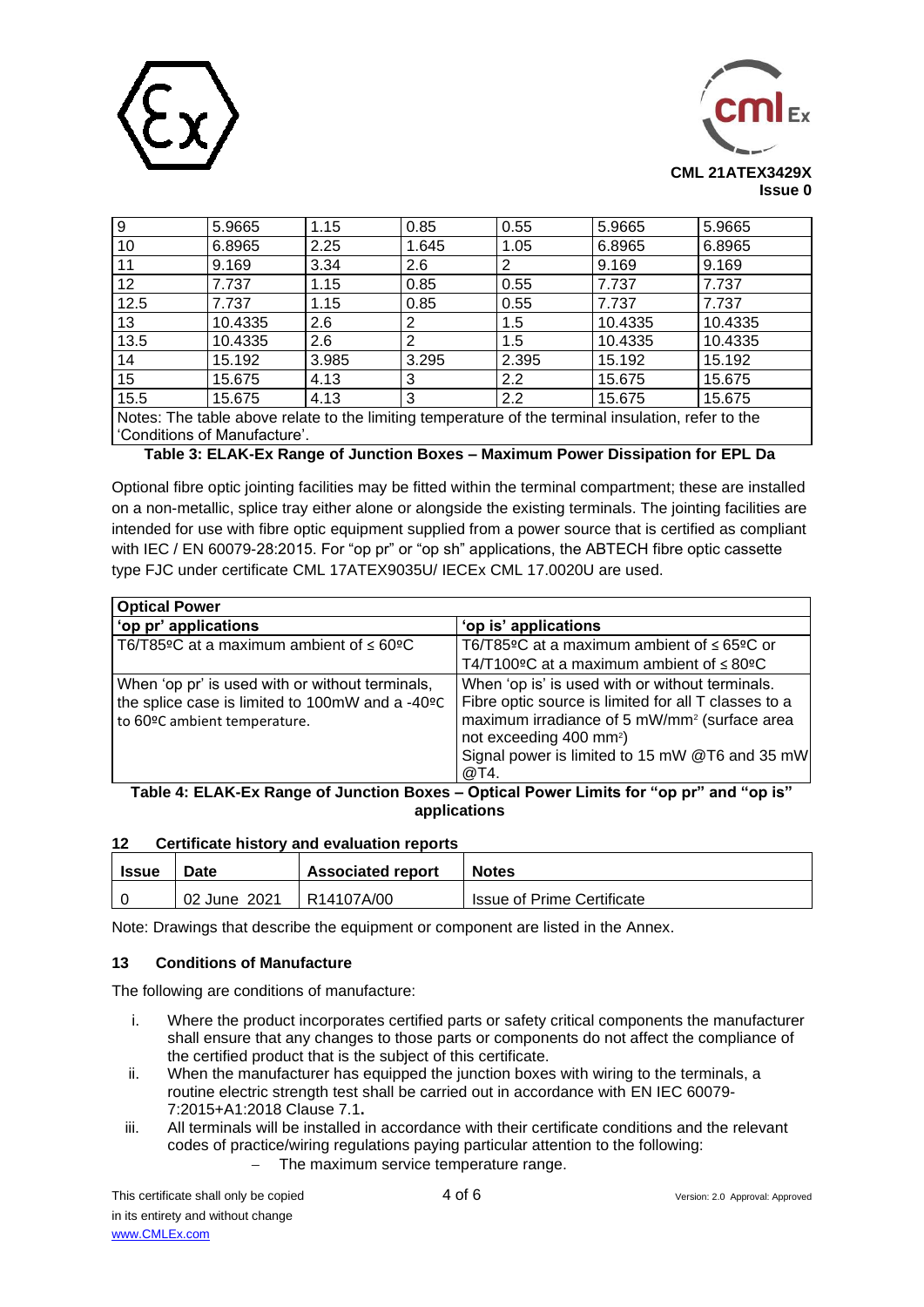



- The minimum creepage and clearance distances shall be maintained.
- The rated voltages and currents may vary if cross-connection facilities are used.
- The reduction in rating of adjacent terminals shall be observed, where applicable.

The terminals fitted into the junction boxes shall also conform to the following requirements:

| Temperature<br>class/Dust marking | Requirement                                                                       |
|-----------------------------------|-----------------------------------------------------------------------------------|
| T6/T85°C                          | The terminals shall have an insulation limiting temperature<br>of +100°C minimum. |
| T5/T100°C                         | The terminals shall have an insulation limiting temperature<br>of +100°C minimum. |
| T4/T135°C                         | The terminals shall have an insulation limiting temperature<br>of +130°C minimum. |

- iv. Suitably certified Ex e equipment such as breathing devices and blanks may be fitted to the enclosure providing the enclosure maintains compliance with IEC 60529 code IP65 or better.
- v. The manufacturer will take all reasonable steps to ensure that the power dissipated by the Junction Box does not exceed the maximum value stipulated in the table detailed in the Description of Equipment, in addition, the manufacturer will supply all the relevant information that will enable the user/installer to calculate the dissipated power in Watts for each Junction Box in accordance with EN IEC 60079-7:2015+A1:2018 Annex E, E2.
- vi. When the junction boxes are used for intrinsically safe applications, a 3 mm separation distance between the enclosure is required, there shall also be a minimum of 6 mm between different intrinsically safe circuits.
- vii. When trunking is fitted, it may be sited as required and the minimum creepage and clearance distances shall still be met
- viii. Cable insulation shall be rated at 30°C greater than max operation ambient.
- ix. If the enclosures are supplied fitted with blanking plugs, reducers, adapters or breather drains, the manufacturer shall ensure that the user/installer is provided with copies of the associated certificate for the fitted devices.
- x. When the optional earth bar is fitted it shall allow for a size of conductor connection in accordance with Clause 15.3 of IEC 60079-0.

### **14 Specific Conditions of Use (Special Conditions)**

The following conditions relate to the safe installation and/or use of the products:

- i. When used in an EPL ta (Da) application, the power supply to the equipment is to be rated for a prospective short circuit current of not more than 10 kA.
- ii. When fitted with 'Ex op pr' splice case, the fibre cable outside the enclosure shall be installed such that mechanical damage is prevented, including where entering or exiting the increased safety enclosure.
- iii. When marked 'Ex op is', the fibre optic source supplying this equipment shall be suitably certified as compliant with EN 60079-28:2015 and provide an inherently safe optical source (op is), EPL Gb, subsequently the parameters in Table 4 of the description apply.
- iv. When marked 'Ex op pr', the fibre connectors contained within the increased safety enclosure must not be separated whilst energised if an explosive atmosphere may be present.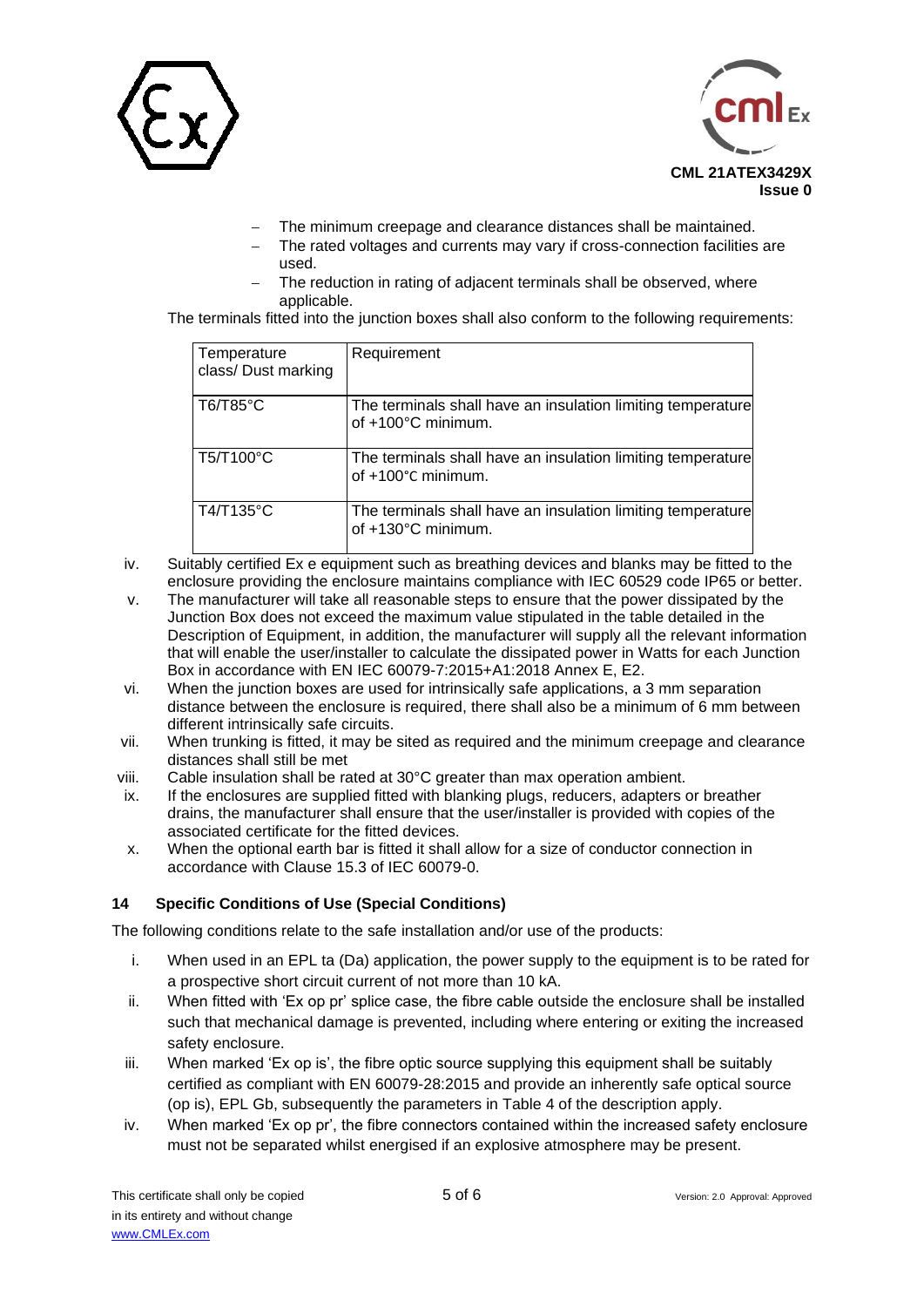



- v. If not used, fibre ST connectors within the increased safety enclosure must have dust covers fitted.
- vi. All optical components used with the Fibre Optic Cassette shall be suitable for the ratings and service temperature range of the cassette
- vii. When marked "op sh", the fibre optic source shall be suitably certified as compliant with EN 60079-28:2015 and provide an interlocked optical source (op sh).